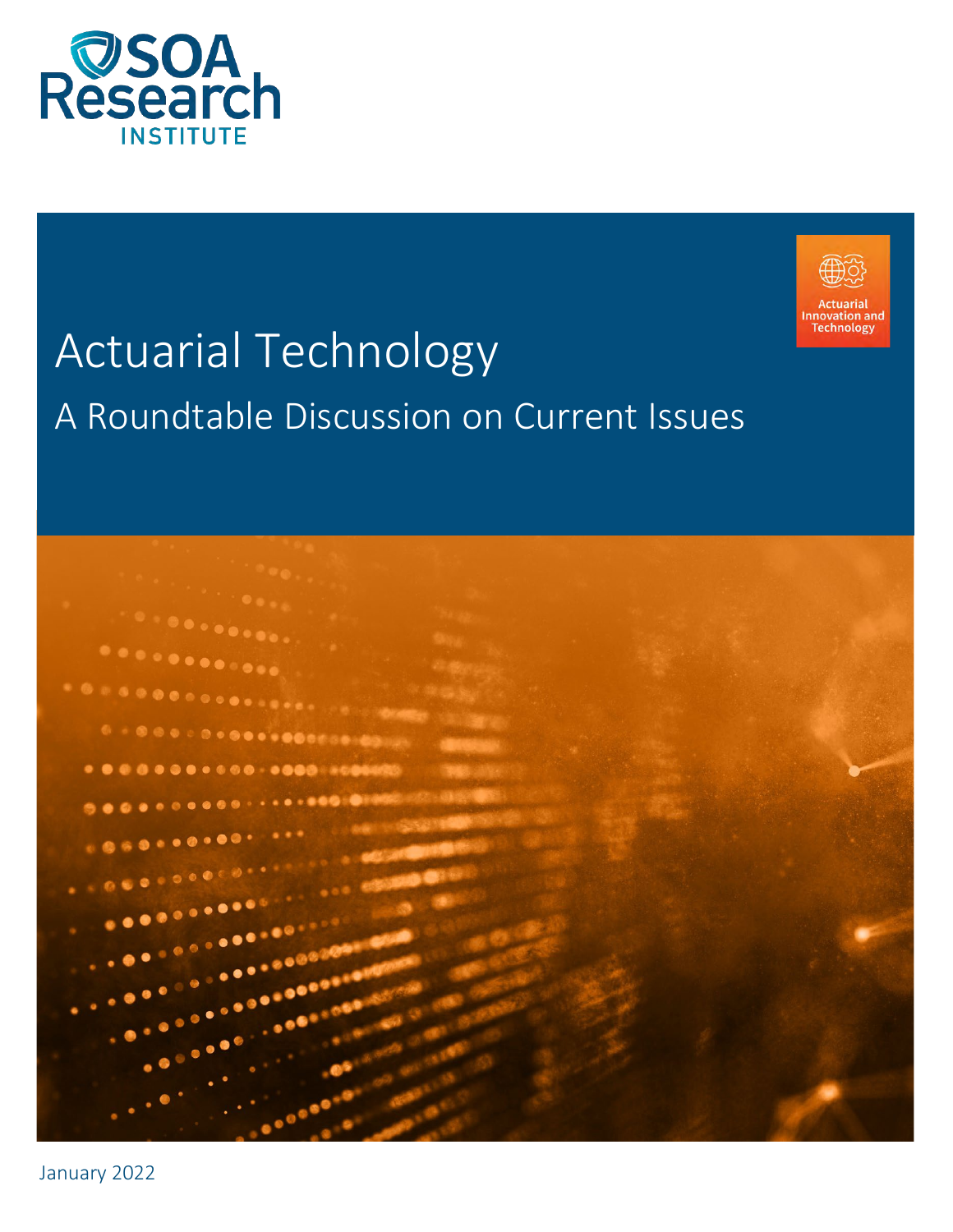

# Actuarial Technology A Roundtable Discussion on Current Issues

**AUTHOR** Stephen Strommen **SPONSOR** Actuarial Innovation and Technology Strategic Research Program Steering Committee



**Give us your feedback!**<br>J Take a short survey on this report.



#### Caveat and Disclaimer

The opinions expressed and conclusions reached by the authors are their own and do not represent any official position or opinion of the Society of Actuaries Research Institute, the Society of Actuaries or its members. The Society of Actuaries Research Institute makes no representation or warranty to the accuracy of the information.

Copyright © 2022 by the Society of Actuaries Research Institute. All rights reserved.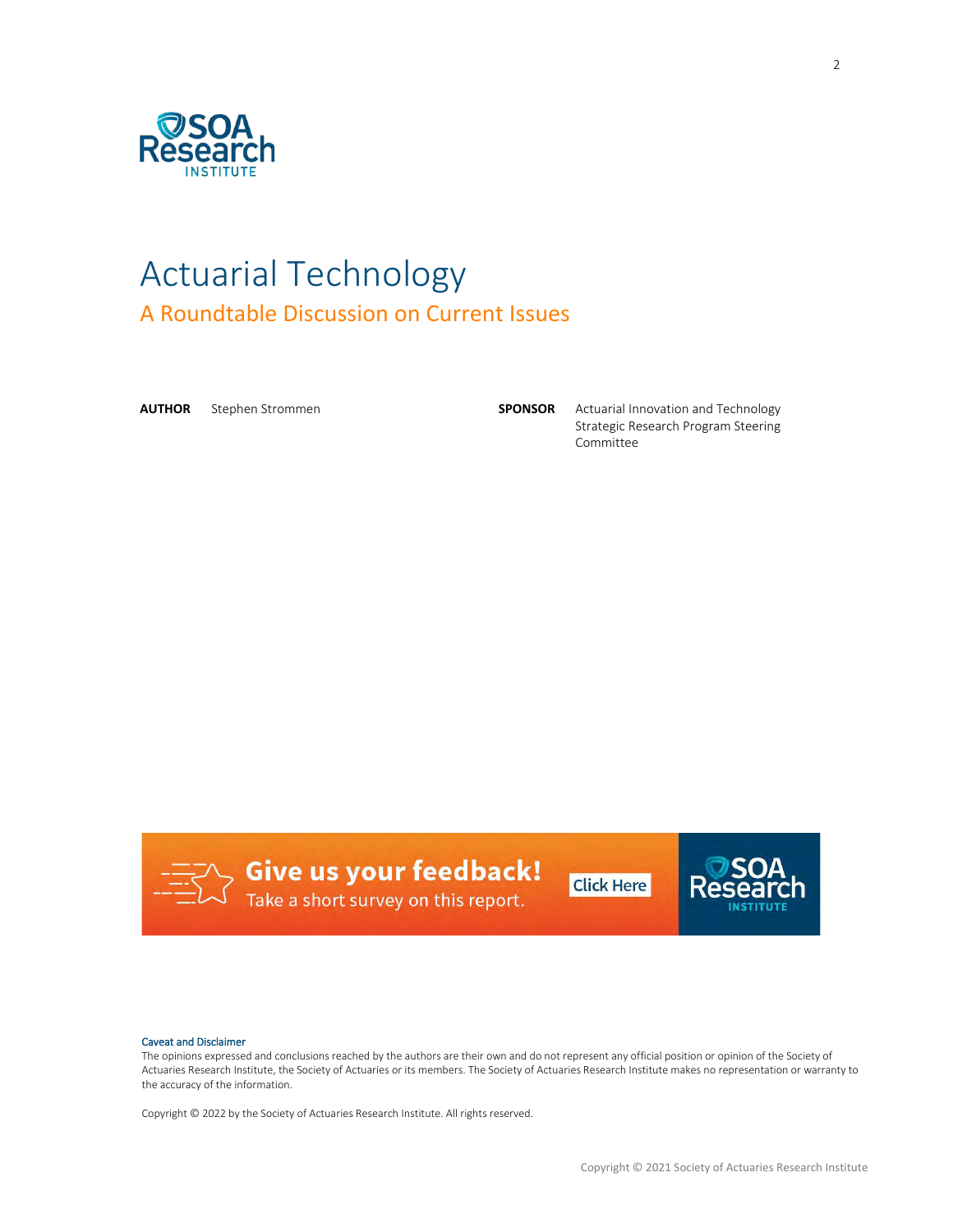# **CONTENTS**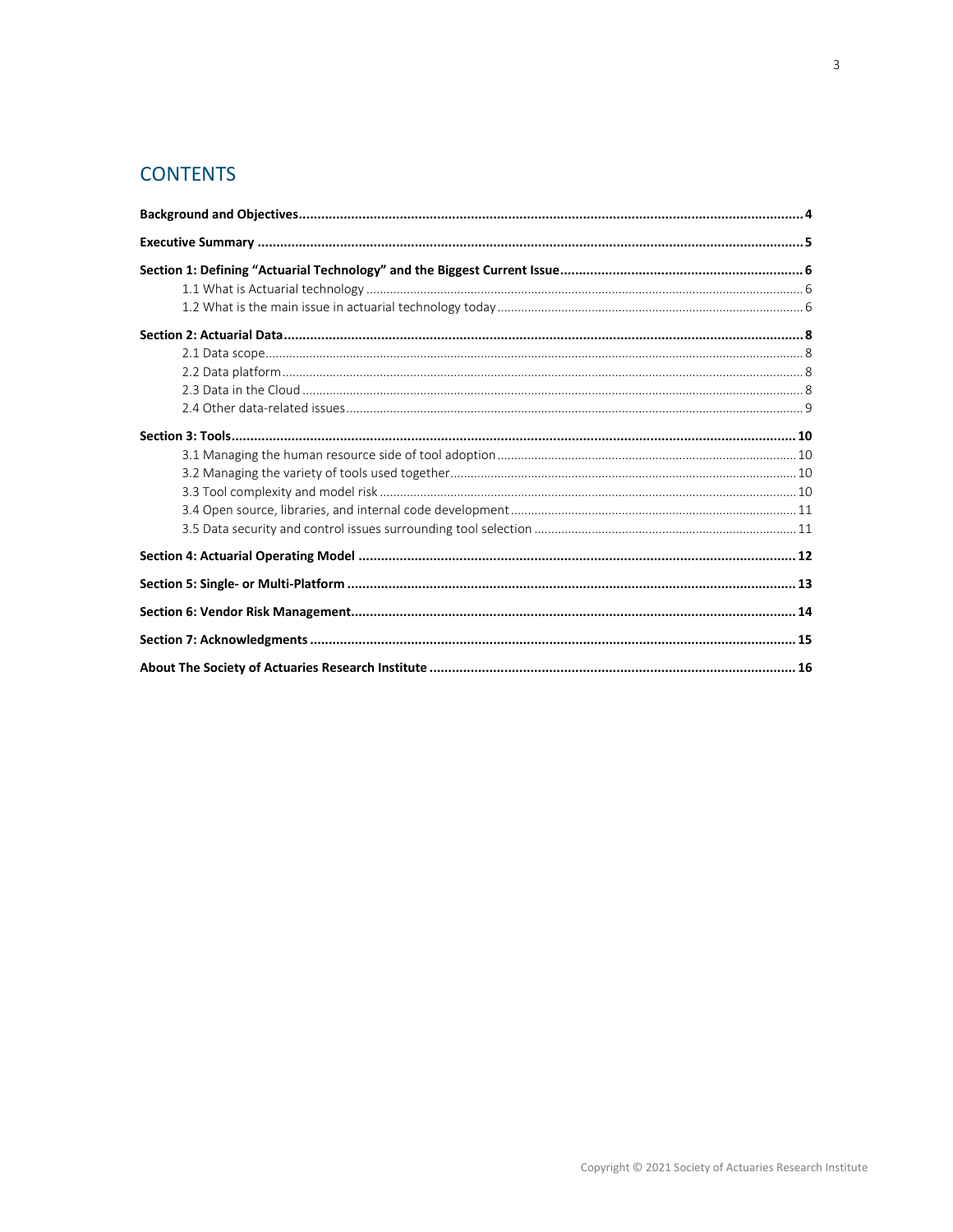# Actuarial Technology A Roundtable Discussion

# <span id="page-3-0"></span>Background and Objectives

Advances in technology continue to evolve at a rapid pace, and actuarial work continues to benefit from the adoption and use of new and better tools as they become available. The pace of change creates many issues around optimal use of technology tools and the training and management of actuaries who use them.

On November 30, 2021, the SOA Research Institute assembled an industry expert panel to discuss current issues in actuarial technology. Each participant who volunteered to be part of the discussion was selected because of their management-level responsibilities for the application of technology in an actuarial context. The group was diverse in terms of employment, including company actuaries from life, health, and property/casualty backgrounds, as well as consultants from various kinds of firms.

The objectives of this panel discussion were:

- to develop an outline and improve understanding of current issues in the general area of actuarial technology
- to help identify directions for future research efforts.

This document summarizes the discussion that occurred during the three-hour meeting. To encourage candor during the discussion, participants were assured that this report would not attribute comments to individuals or companies, so no names appear in the body of the report. The names of those who participated are included at the end of the report.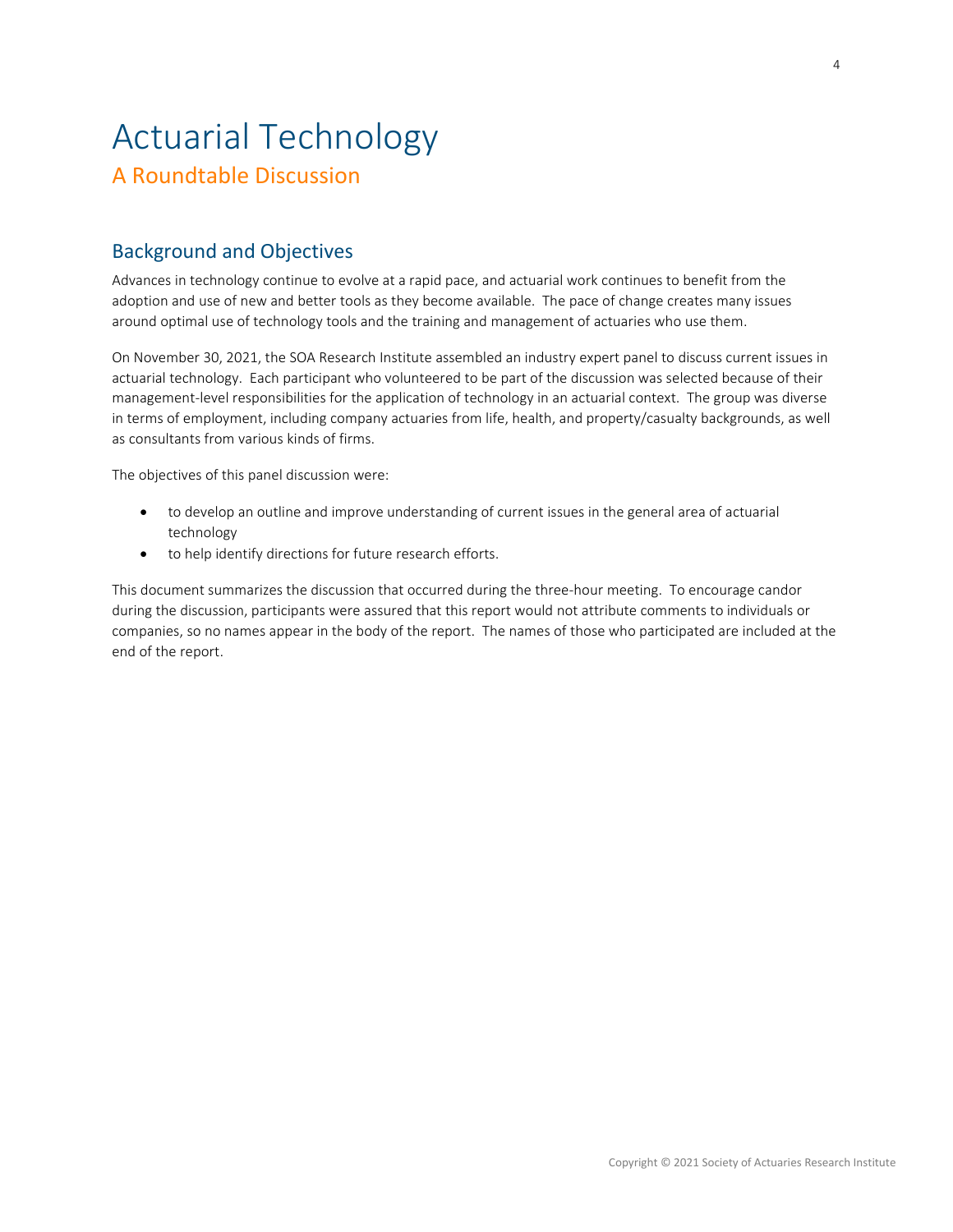## <span id="page-4-0"></span>Executive Summary

The discussion focused on five specific topic areas:

- 1. Actuarial data
- 2. Actuarial tools
- 3. The Actuarial operating model
- 4. Single-platform vs. multiple-platform
- 5. Vendor risk management

The first three topics generated the most extensive discussion and engagement by the panelists.

Actuarial data has received increasing attention recently. The scope of actuarial data has expanded beyond the statistical and policy inventory data used for traditional actuarial pricing and reserving work; it includes marketing and policyowner behavior and lifecycle data and even information from outside the company that may affect the direction of strategic marketing efforts. New technology has increased focus on the data platform, that is, the toolset used to organize, store, and analyze actuarial data. And the availability of facilities in the cloud has led to new ways to store, securely share, and analyze large amounts of data within an organization.

Actuarial tools continue to evolve. Such change creates issues in managing human resources – updated training is required and there can be some resistance to it. The diversity of available tools creates a need to manage tool selection and limit use to a selected set. The complexity of some tools can create model risk due to incomplete understanding of their underlying methodology. And the increasing use of open-source libraries and modular systems creates a need to manage the set of modules and libraries approved for use within an organization.

The actuarial operating model becomes an issue due to specialization that is a natural consequence of increasing tool complexity. There can be a separation between experts in hands-on use of technological tools and experts in the interpretation and use of the analysis that those tools produce. It is not always clear whether such separation should be encouraged or discouraged. The approach taken has implications for actuarial career paths and organizational structure.

The choice of using one single platform or multiple platforms is connected to the operating model and the degree of alignment between the platforms and the tasks to be performed.

While vendor risk cannot be completely eliminated, there are approaches that can be used to mitigate it.

The remainder of this document provides further details of the panel's discussion on these topics.

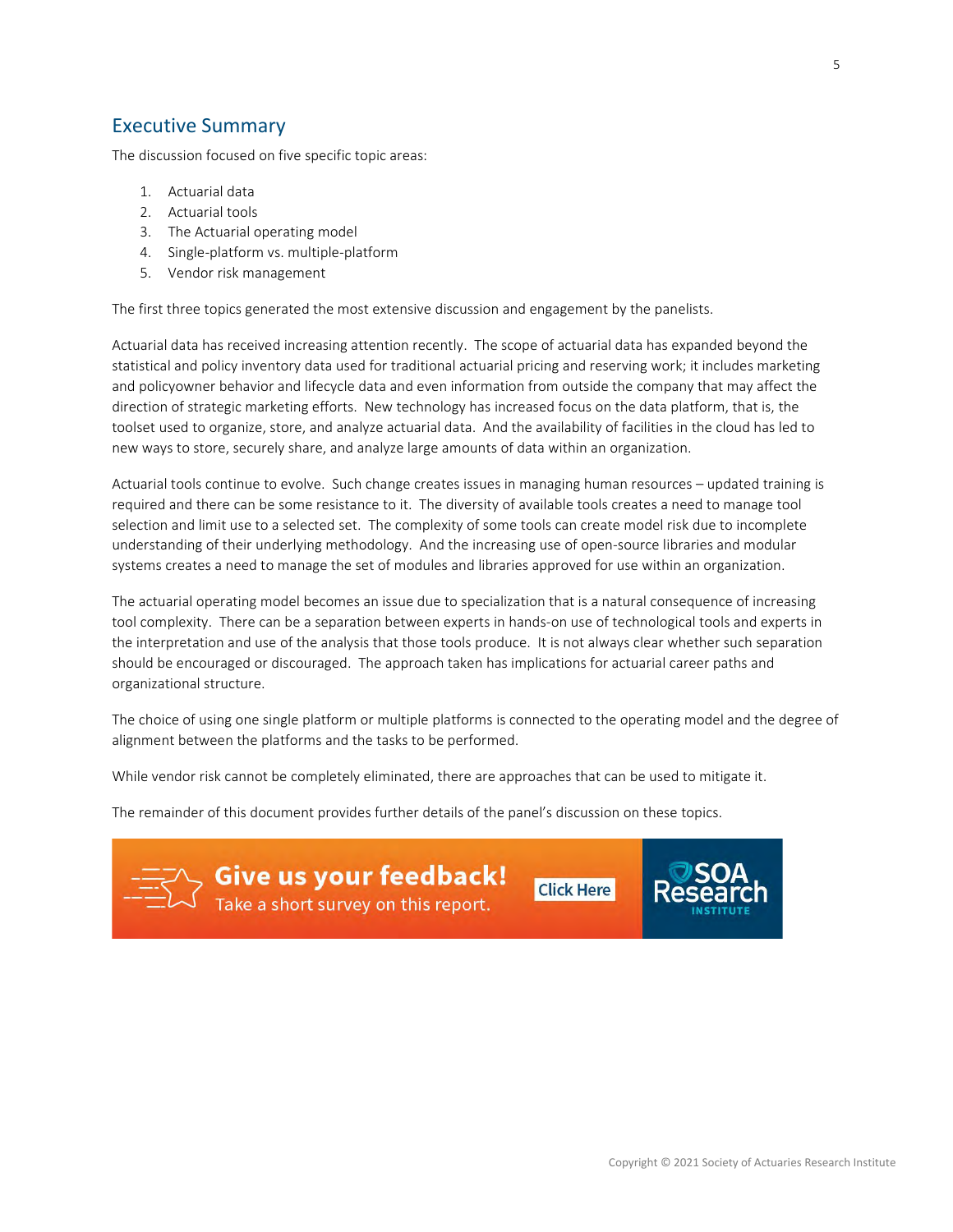# <span id="page-5-0"></span>Section 1: Defining "Actuarial Technology" and the Biggest Current Issue

To start the discussion, each panelist was asked to provide a short description of their background and then answer two very general questions: What is actuarial technology, and what is the most important current issue in actuarial technology? Here is a summary of the ensuing discussion:

#### <span id="page-5-1"></span>**1.1 WHAT IS ACTUARIAL TECHNOLOGY**

Definitions of actuarial technology started out rather narrow and then expanded considerably as discussion went on. The narrow definition focused on the tools and processes used to carry out an actuarial task. But it became clear that both the concept of "tools and processes" and the scope of the "actuarial task" were meant very broadly.

"Tools and processes" involve much more than just the computers and software that actuaries use day-to-day to perform actuarial analysis. Tools need to be viewed in the context of an end-to-end process that involves people and the sharing of information. In the context of a world where the available tools continue to evolve, evaluating the future desired state of a process and getting to that future state is a major area of focus.

"The actuarial task" involves much more than statistical and financial analysis. Holistically, an actuarial task involves sourcing and formatting input data, performing calculations, analyzing the results, preparing reports, communicating recommendations, and ultimately making decisions. Technology affects not only the calculations and analysis, but each step of the process.

Panelists frequently referred to the concept of a technology platform. The platform is viewed as an enabler, something that enables a certain kind of work to be done. But that work, like the actuarial task, needs to be viewed broadly – as broad as the entire operation of an insurance enterprise – and almost always involves non-actuaries. The unique actuarial role is in understanding how an entire process works from end-to-end and designing or assembling a technology platform to enable the entire process to work smoothly and efficiently. It was acknowledged, however, that while insurance enterprise initiatives should influence platform decisions, the actuarial requirements are sufficiently different that actuarial-specific tool and platform choices are often warranted.

So, while actuarial technology can be thought of as the tools and processes used to carry out an actuarial task, it seems important to view both the tools and the nature of the task holistically as an integrated ecosystem, not as independent, isolated activities. Section 3 expands on the topic of Tools.

#### <span id="page-5-2"></span>**1.2 WHAT IS THE MAIN ISSUE IN ACTUARIAL TECHNOLOGY TODAY**

Given the broad way in which the discussion participants defined actuarial technology, along with the diversity in their backgrounds and current responsibilities, it is not surprising that a great variety of different issues were mentioned as most important in actuarial technology today. Issues that were mentioned as important include all of the following:

- Training actuaries to use the tools that are available, especially the more complex tools that involve a significant learning curve.
- Using available tools effectively, including building connections between different tools to form a coherent technology platform.
- Finding a way to ensure future support for both the users and the developers.
- Identifying the future state of technology and developing a path to get there.
- **Onboarding of new technology** and getting comfortable with a change to a new toolset can be a challenge.
- Properly managing change is important. One needs to control the temptation for too much change. People are good at finding many new ways of doing things and solving problems, but one needs to manage proposed changes to focus on those that achieve economies of scale and provide the most value.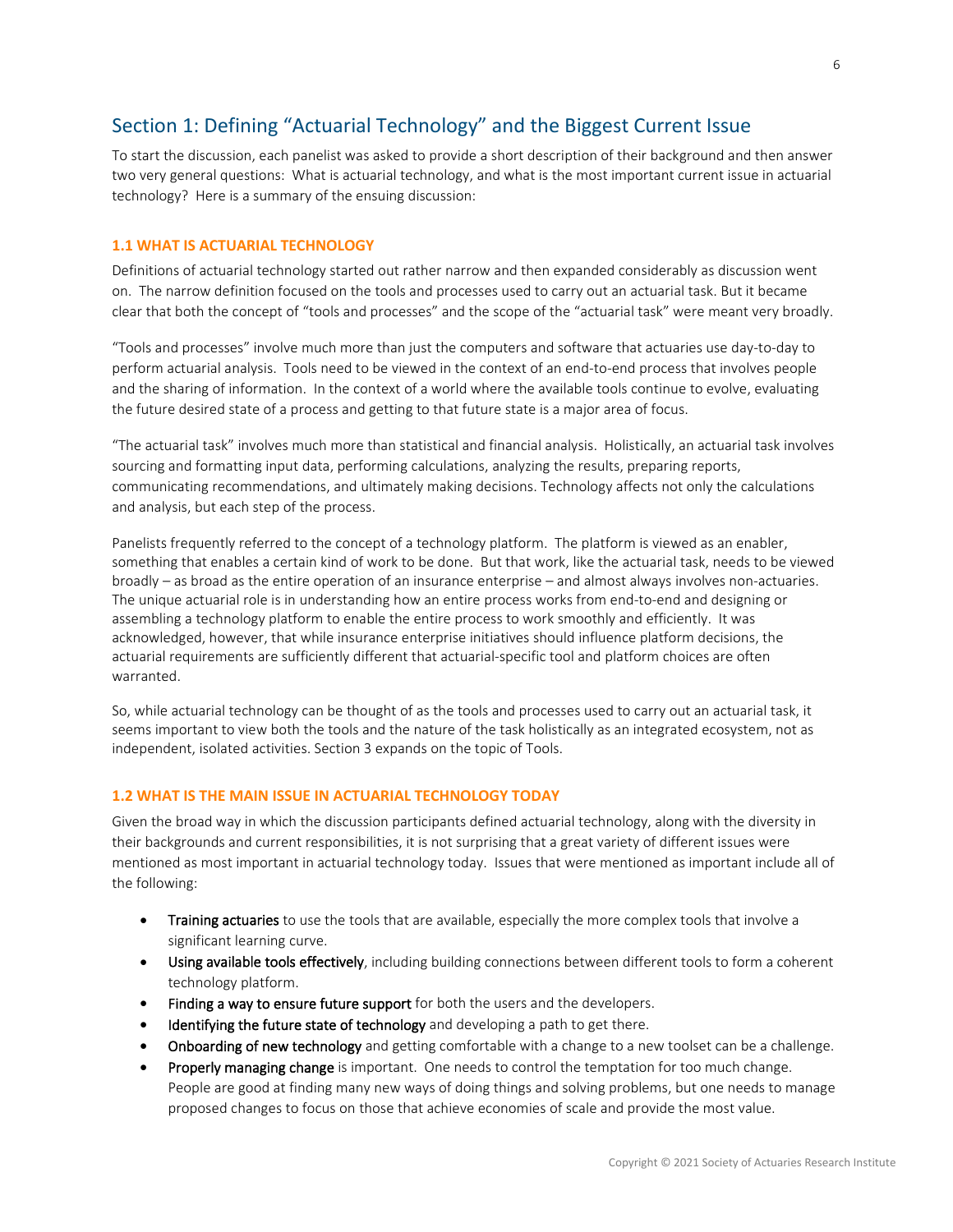- Articulating the desired state is a challenge. Actuaries need to describe requirements to define what the solution should be and how it should fit in.
- Finding talent that has both technology expertise and an actuarial understanding of problems is difficult. IT experts often don't understand the business problems the way actuaries do, and that stands in the way of conceiving and implementing optimal solutions.
- Avoiding IT silos is important. Putting IT in a silo refers to dividing responsibilities so that positions that deal with IT and hands-on use of computer tools are separated from those with more traditional actuarial responsibilities. This leads to career paths that split actuaries between those with IT knowledge and those with more traditional actuarial responsibilities. Such a career path split can lead to communication barriers that inhibit effective application of technology to actuarial responsibilities. Blended teams could be an option.
- Expanding actuaries' roles in data management helps to keep the data aligned to its purpose. When actuarial technology is limited to financial modeling, the disconnection to the data can be a significant issue.
- Adopting and effectively using modern communication tools is a significant issue, and not just in the context of a pandemic and working from home.

While there were a variety of specific issues that were raised as the participants built upon prior responses to further elaborate on challenges, three consistent themes emerged. These themes are expanded upon in the following sections.

- Actuarial Data: establishing a robust data foundation acquisition, management, transformation, access, etc. – to support actuarial use cases.
- Actuarial Tools: selection of tools as well as associated culture change necessary for adoption.
- Actuarial Operating Model: actuarial team organization, skills, and alignment, especially as it relates to technical/IT skills and career path.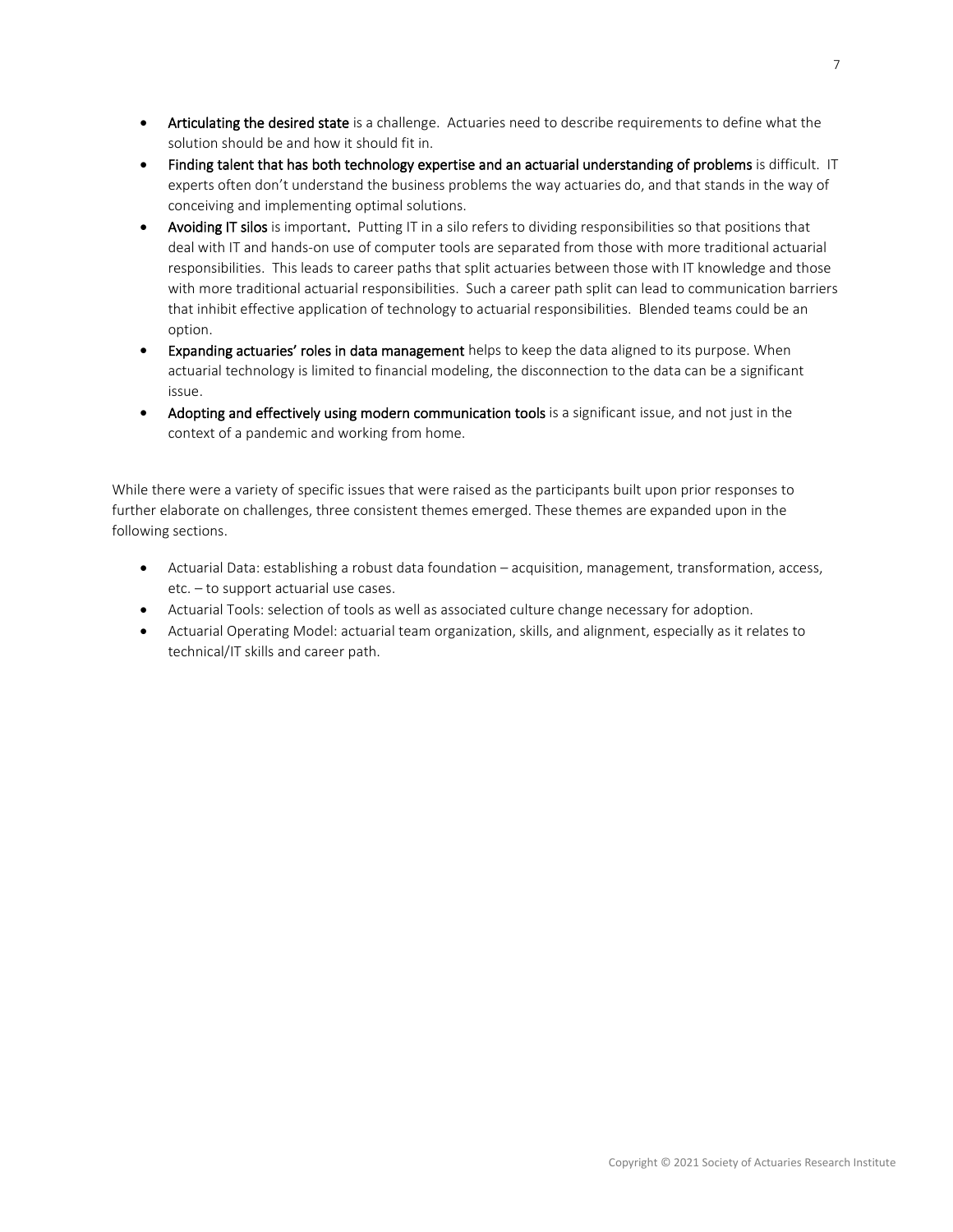### <span id="page-7-0"></span>Section 2: Actuarial Data

Issues that came forward while discussing actuarial data were focused on the scope of data in use, the data platform, and use of the cloud.

#### <span id="page-7-1"></span>**2.1 DATA SCOPE**

There was a strong emphasis on the idea that actuarial data is not limited to traditional sources and uses, such as pricing, reserving, and experience studies. Data from outside the actuarial function, and even from outside the company, is often valuable for actuarial work. The scope and variety of data being made available and used by actuaries is expanding. However, not all the data that is available to actuaries is useful for their needs, and some of the most useful data may come from nontraditional or unavailable data sources.

Nontraditional data domains within a company may include sales and underwriting. A company can benefit from understanding which cases are lost, what a typical customer is like, and what a customer or contract life cycle is.

Nontraditional data domains outside the company can also be useful in some kinds of business. For example, group business may use external data when marketing, when selecting and underwriting customers, and in other ways focusing on risk management. The value of such external data depends much on the subject matter and on the context; the insuring of first responders was mentioned as one interesting example.

#### <span id="page-7-2"></span>**2.2 DATA PLATFORM**

The movement away from "spaghetti-style" data structures (i.e., customized data flows for each use case) to data organized around holistic needs is a common area of attention with many facets.

There is often difficulty in maintaining current activity and output when transitioning to a new state. For example, a large model conversion requires continued support of the existing platform for production while a new structure is being built and tested, sometimes with the same staff supporting both.

Whenever a transition is made, there can be reluctance to change. Staff may have learned to work with an existing "spaghetti-style" data structure. The idea that actuaries have an "Excel problem" or a "SAS problem" in being tied to old tools and old data structures came up more than once – there is reluctance to move away from something that has been made to work. In many professions, one's tools represent one's identity. Being asked to abandon tools you're skilled at using can feel like a personal rejection.

To address these issues, sometimes it takes a top-level organizational commitment with rules and enforcement. Such an effort would not be just in actuarial but more widely throughout an organization. Rules may go beyond just what tools and what platforms are used, but also include governance around things like what must be in a report.

Strong governance must be balanced with ensuring all needs continue to be met. This, in turn, needs to be balanced against the danger of scope creep. Data platform issues tend to get very complicated in terms of balancing many competing needs. To deal with this, an organization may decide to use multiple platforms to meet all needs and avoid over-commitment to one platform.

#### <span id="page-7-3"></span>**2.3 DATA IN THE CLOUD**

The option to migrate data to the cloud was mentioned several times. It can help reduce reliance on spreadsheets and bring new tools into use when data cubes start failing due to the scale of the data.

In one case, this was done to prepare for new accounting models with reporting seen as the impetus. Part of the benefit is to reduce the number of model jobs that are needed.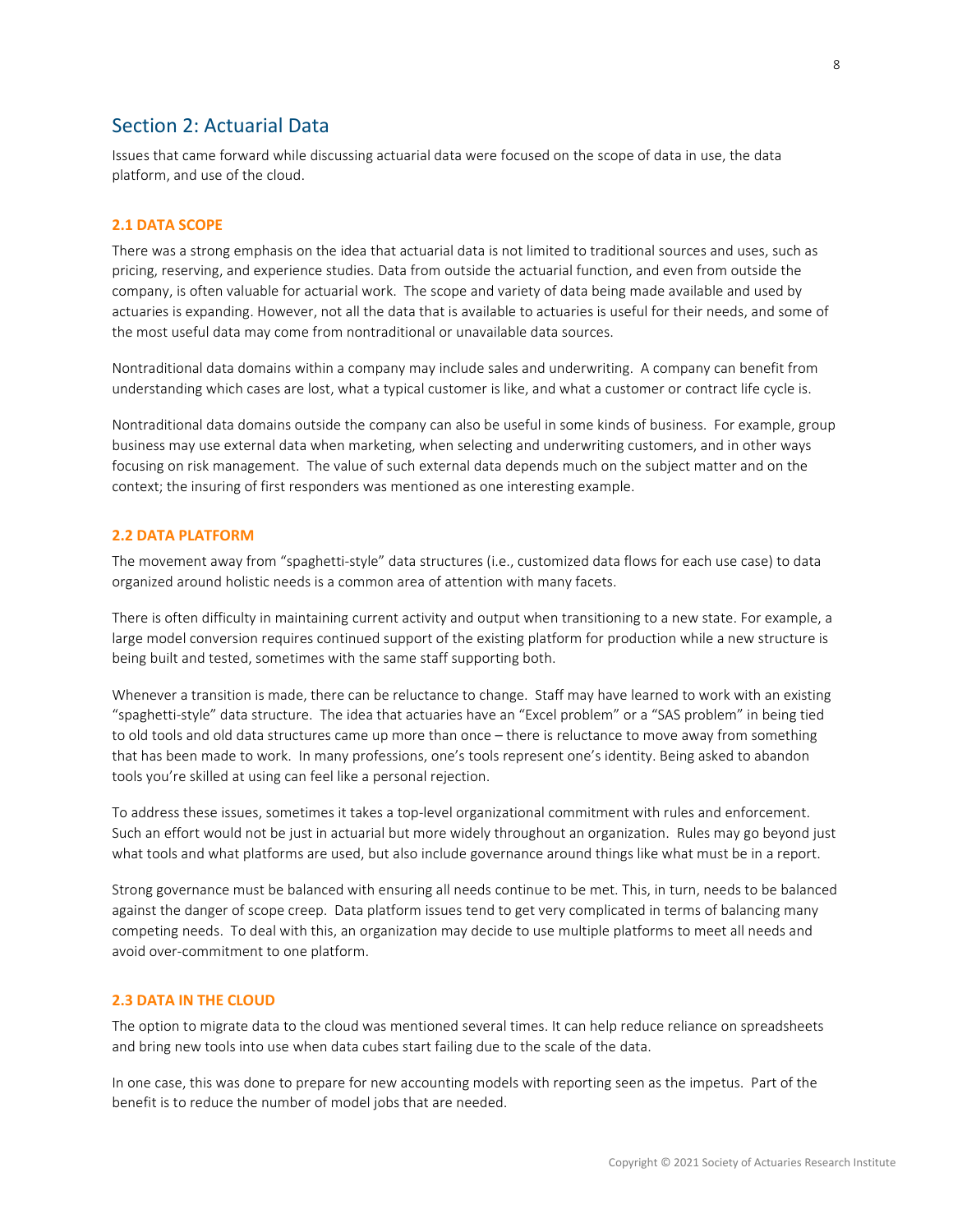A close partnership with IT is viewed as critical to making this work. The closer the partnership, the better – having all members of the team report to the same manager is ideal. Sending data to the cloud requires tight stewardship of the data as regulators may limit what data can be sent to the cloud and where those servers can be located.

#### <span id="page-8-0"></span>**2.4 OTHER DATA-RELATED ISSUES**

Several other data-related issues came up during the discussion.

Advanced analytics and black box data analysis need to be used with care. Testing for bias is important – it can sometimes be hidden.

Data quality is an important issue and is not just an actuarial responsibility. But it is especially important to actuaries and increasing actuarial responsibility for data quality can indirectly lead to more actuarial responsibility and influence in other areas.

The granularity of data is of particular interest to actuaries. It is very important to reconcile the aggregate data used in much actuarial work with the granular data used elsewhere.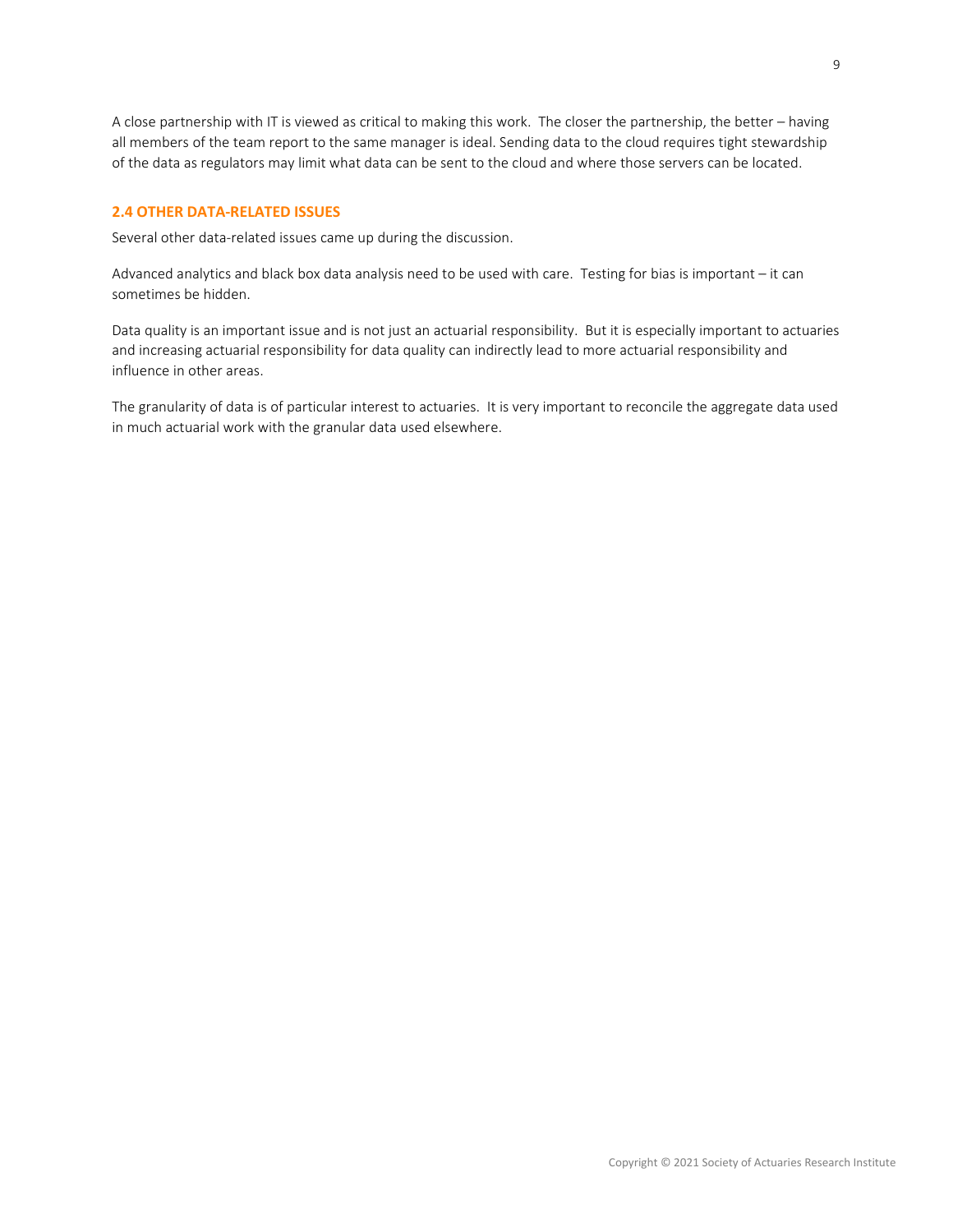### <span id="page-9-0"></span>Section 3: Tools

The discussion of tools was wide-ranging. The list of tools that were mentioned is long and includes a wide variety of both hardware and software. Many issues, challenges and choices arise in selecting a toolset and managing the way people use it within an organization. The five topic subsections below were defined after the discussion took place to summarize areas of focus that came up repeatedly.

#### <span id="page-9-1"></span>**3.1 MANAGING THE HUMAN RESOURCE SIDE OF TOOL ADOPTION**

New tools are becoming available continuously and each is designed to make some kind of work easier. But each has a learning curve, so time and resources are needed to train people in their effective use. "Change management of people is the hard thing." There can be reluctance to invest the time needed to learn a new tool, even if it is said to be more powerful. Examples<sup>[1](#page-9-4)</sup> mentioned were PowerBI, which was described as "Excel on steroids," and DataRobot, which makes it easy to create a predictive model.

Each generation of students who enter the workforce bring skills with a new set of tools. Recent graduates often know  $R^1$  and Python<sup>1</sup>, but their managers often do not. It can be difficult to know and decide when it's time to adopt new tools – it depends on what is easiest to teach and learn, and subject-matter experts need to be engaged to get everyone on the same page.

Use of technology tools often means building a process to get something done, but building for oneself and building for others are very different. In an organization, sustainability is important and that means building for others which, in turn, means using a toolset with which others are familiar, building into an ecosystem of existing solutions, and providing documentation and training as needed for staff to move from one task to another. An example of this issue is the use of APL<sup>1</sup>, a powerful programming tool for the individual user, but one that has fallen out of use partly due to the complexity of long-term support needs.

#### <span id="page-9-2"></span>**3.2 MANAGING THE VARIETY OF TOOLS USED TOGETHER**

The requirements and tasks for actuarial work have become more diverse, and more technical, as methodologies and tools have evolved. It was acknowledged that specialized tasks can benefit from specialized tools. Examples were shared where organizations had selected individual tools for data storage, modeling, and ad hoc analysis, and had benefitted from each. However, it was also recognized that a broader set of best-of-breed tools led to a greater learning curve, integration challenges, and sustainability and ownership challenges. Balancing enterprise tool selection and actuarial tool selection were also noted as important considerations.

#### <span id="page-9-3"></span>**3.3 TOOL COMPLEXITY AND MODEL RISK**

Some actuarial tools are extremely complex and require specialized knowledge to be used appropriately and effectively. It was noted that some of the new tools for predictive modeling can be dangerous because it's not always clear "what's under the hood," which could lead to inexperienced users misusing the models.

<span id="page-9-4"></span><sup>&</sup>lt;sup>1</sup> Examples listed here were mentioned by participants for illustration purposes. The group noted that other tools exist. This is not an endorsement.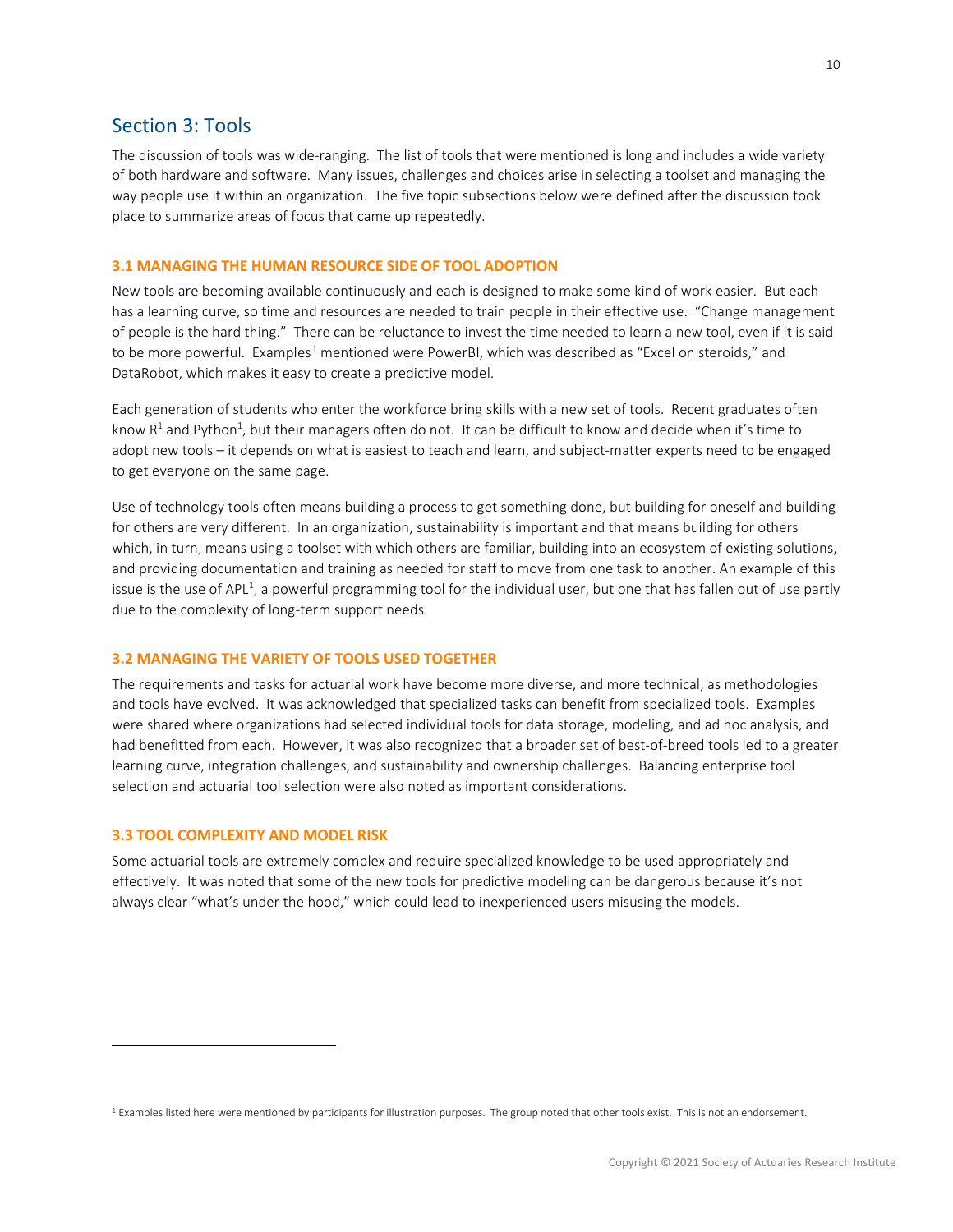#### <span id="page-10-0"></span>**3.4 OPEN SOURCE, LIBRARIES, AND INTERNAL CODE DEVELOPMENT**

Actuarial analysis often involves the development of new complex calculations and manipulation of proprietary data. This requires actuarial software development or programming. While often done in an ad-hoc manner, more controls and standardization are being introduced in the actuarial programming environment.

Such controls take many different forms. The first is control over which tools are being used. There are a great many programming languages and data analysis tools available in the market, but most organizations limit their staff to a chosen few.

Many more recently developed tools have evolved to enable modularization, which is the creation of libraries or packages of reusable code. These libraries and packages have clearly defined interfaces or connections and are well-documented, thereby facilitating reuse. Some organizations are creating teams to oversee and control the development and reuse of such libraries and packages by users across the organization.

The use of open-source software has been rising, particularly in connection with open-source libraries and packages. Open-source modules for special purposes have become widely available on the internet and are widely used. Organizations that control the internal use of libraries and packages often include oversight of open-source software in the same control structure. It's important to consider the security of open-source libraries and ensure that they have been vetted by the IT department.

The use of open-source software brings issues of copyright and maintainability as well. Copyright issues are more easily handled when the software being developed is for internal use rather than external sale, but care and attention are still required. Maintainability becomes an issue because open-source software is often created by organizations that lack permanence. Relying on open-source software is like relying on any other vendor – there is a risk that the vendor will fail and be unable or unwilling to maintain the tools they provide. Nevertheless, the rise in use of open-source software results from the availability of established libraries that are supported by organizations that are expected to last.

Turning back to the internal development of software and tools, the actuarial software environment has started including some of the project management and testing tools that have long been used in IT shops. Part of this may be because such tools have, in recent years, become widely available through the internet and are widely used for public open-source projects. GitHub<sup>1</sup> is perhaps the most widely used change management tool, and several discussion participants mentioned its use in their organizations. There are also tools for developing, automating, and documenting testing in a standardized way.

#### <span id="page-10-1"></span>**3.5 DATA SECURITY AND CONTROL ISSUES SURROUNDING TOOL SELECTION**

Two data security issues arise particularly in the context of actuarial programming.

One issue is keeping control over extracts and copies of data. When the data platform is based on one tool, such as SQL databases, and actuarial analysis uses another tool, such as Python, one can often find multiple extracts or copies of the same data that have been created in a form more easily used by Python. This makes it more difficult to identify whether the data is consistent or being used appropriately in each instance. Some sort of governance or control is needed to prevent the proliferation of copies of the same data in different formats.

A second security issue arises when data is accessed remotely or resides in the cloud. Network data security is important and can depend on the choice of equipment and software used for data connections.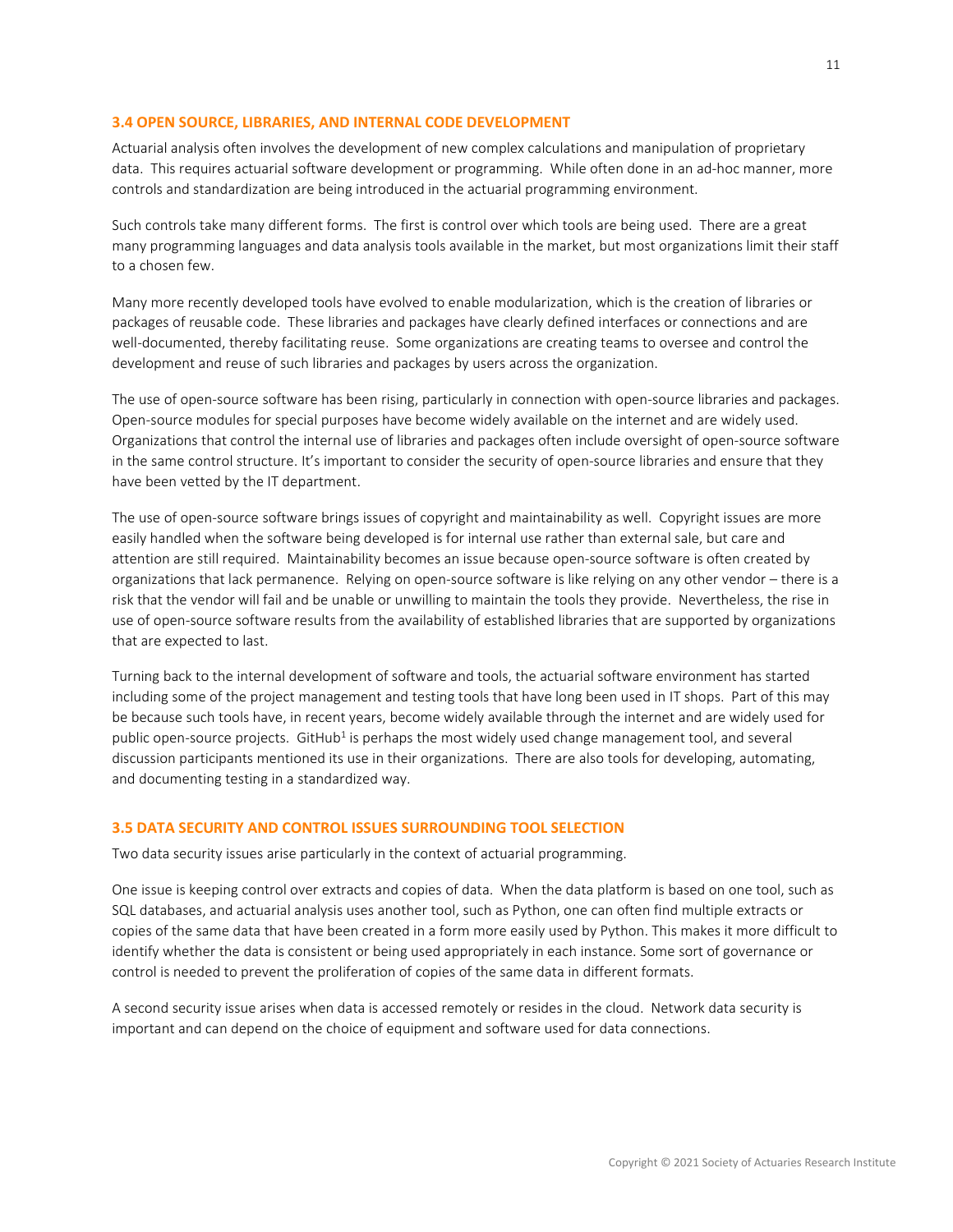# <span id="page-11-0"></span>Section 4: Actuarial Operating Model

The actuarial function tends to overlap IT, accounting, and finance. Management's challenge is to organize these functions and enable them to connect and work together.

Recent "actuarial transformation" projects have highlighted that some actuaries gravitate to coding and ETL (extraction, transformation, and loading of data) while others avoid those areas. This raises a question as to the appropriate actuarial role in a multi-functional transformation project.

It was noted that what sets actuaries apart is their standards of practice and knowledge, not their IT skills. A blend of staff is needed to bring in the best set of skills to accomplish the outcomes, which may include IT, actuarial, project management, and finance enablement. Working side-by-side leads to cross-pollination where IT staff learn to understand models and the business, while actuaries learn about IT issues and methods. One comment was that when such cross-functional teams report to separate leaders, it doesn't work well. It's "not a real team."

A question was raised: should there be a separation between the producers and consumers of actuarial work? It was noted that implementation of GAAP-targeted improvements has sometimes resulted in such separation. The benefits noted included the more efficient production of actuarial results, the ability to optimize for skills that are more technical (production) vs. actuarial (consumption), and more capacity for those who are focused on the outputs to analyze and interpret the results. This was balanced against the requirement, and the risk, of the production team to be able to meet the needs of the consumers.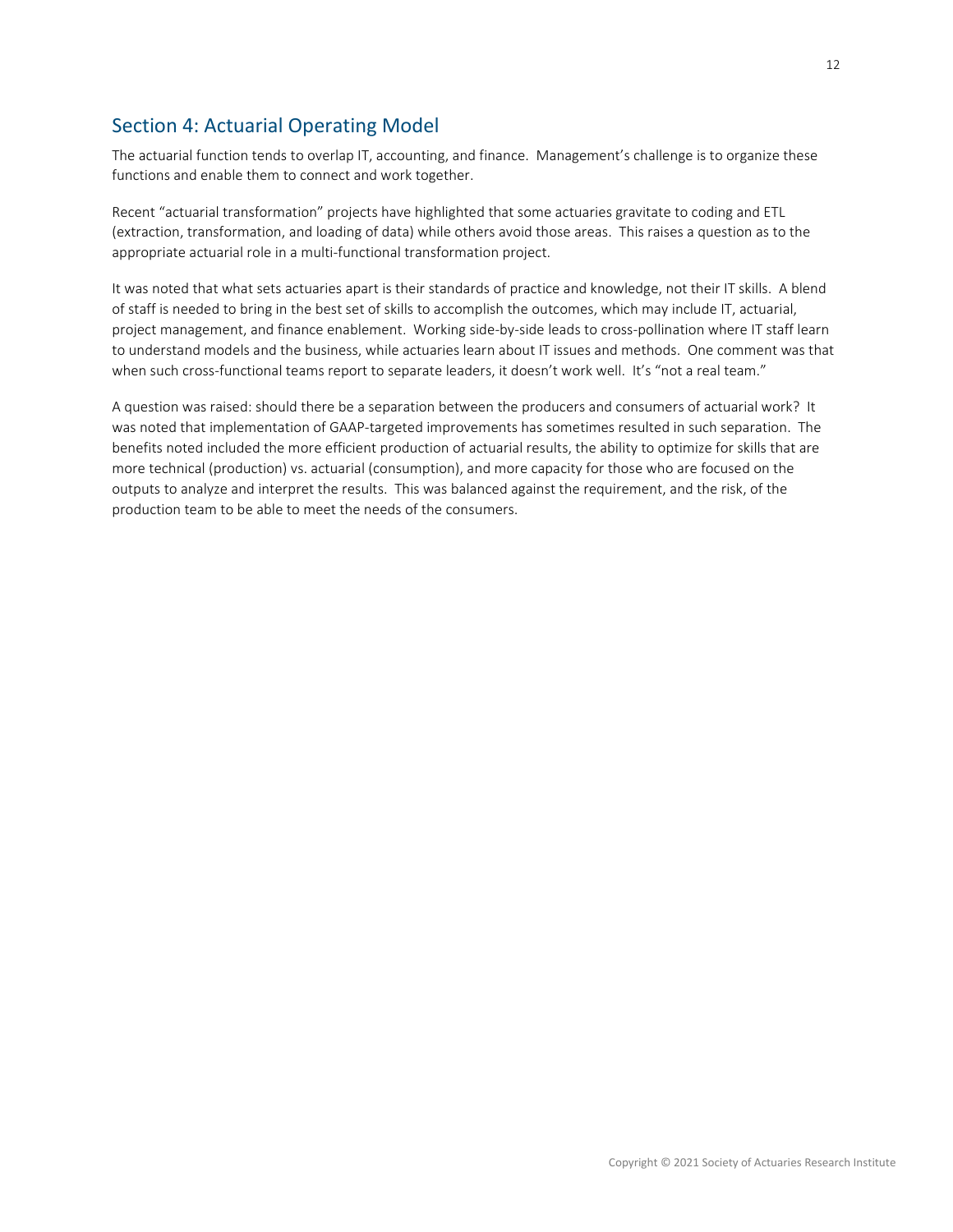# <span id="page-12-0"></span>Section 5: Single- or Multi-Platform

Most companies have multiple lines of business. Should all lines of business and all actuarial functions use the same modeling platform? Comments on this question included the following:

- Benefits of using multiple platforms include avoiding reliance on only one vendor, along with recognition that no one system is perfect and different systems have different strengths for different businesses.
- Use of a single platform tends to avoid key-person risk. When using multiple platforms, there tends to be one key person for each platform / line-of-business combination.
- Use of a single platform gives some economies of scale by providing consistent data layouts and functionality.
- The need for specialized reinsurance capabilities can affect the choice.
- Sometimes, a multi-platform strategy is the only choice because there is no one platform that covers all product lines.
- Even when there is just one platform, it can be used in very different ways by different product line users.
- In the past, it was often necessary to have separate systems for projections vs. valuation. Now, it is possible to combine both into one system.
- Some companies feel that pricing needs to be flexible and so cannot use a vendor's canned system. However, it was noted that some vendor systems are flexible through the use of "open code."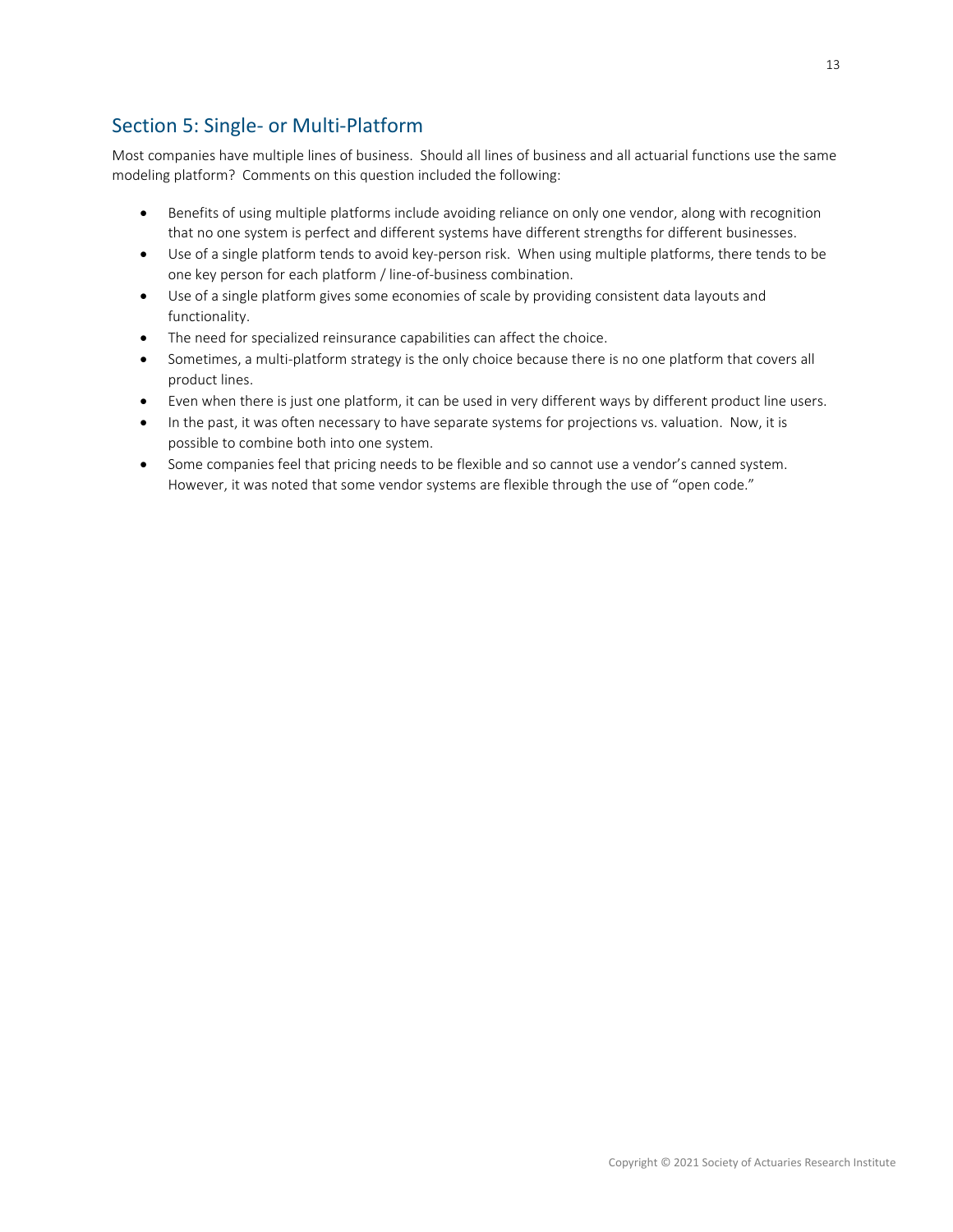<span id="page-13-0"></span>Reliance on vendors for IT systems creates a risk of vendor non-performance. The vendor may go out of business or may simply stop maintaining an existing product. What can be done to mitigate this risk? Panelist comments included these:

- Vendor risk management can be included as part of continuity planning.
- One can avoid vendor risk by developing all systems internally, but that can lead to key-person risk.
- Closed systems (where code is locked down and entirely managed by the vendor) present more risk if the vendor fails than if open systems do.
- Some countries have outsourcing regulations that are relevant here. Sometimes, data and system backups must stay in-country.
- One organization made bets on some vendors a few years ago and are now revisiting the risk. A concern is vendor non-performance and the need to monitor vendor performance. It's not clear how such monitoring should be done. Another commenter mentioned that such monitoring would be a good idea for actuarial modeling platforms because the monitoring of modeling platforms is less common than other kinds of vendor-supplied systems (such as admin systems).
- Having multiple vendors and/or in-house development capabilities gives an organization leverage to encourage vendor performance. This has to be balanced given steep transition costs associated with changing platforms.
- Vendor user groups are a good avenue through which to influence vendors. When formal user groups do not exist, informal conversations with other users of the same vendor have helped.



 $\equiv \rightarrow$  Give us your feedback!



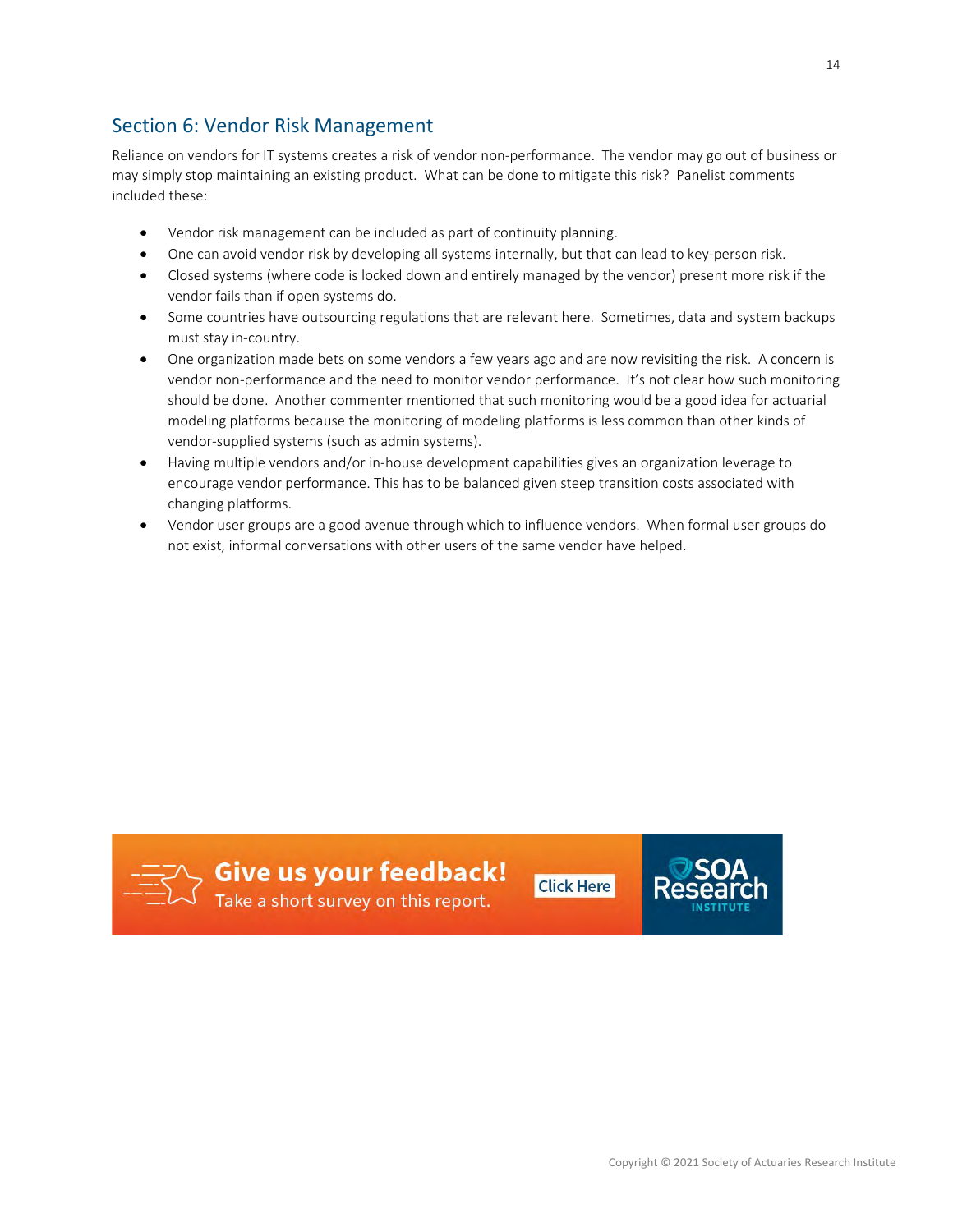# <span id="page-14-0"></span>Section 7: Acknowledgments

The researchers' deepest gratitude goes to those without whose efforts this project could not have come to fruition: the Project Oversight Group and others for their diligent work overseeing questionnaire development, analyzing and discussing respondent answers, and reviewing and editing this report for accuracy and relevance.

Project Oversight Group members:

Van Beach, FSA, MAAA Prem Boinpally Teresa I. Branstetter, FSA Brent Carpenetti, ASA, MAAA, CERA Sevilla Dees Justin Hanson, FSA, MAAA Michael Hughes, FSA, MAAA Takayuki Kaneda, FSA Paul Lavallee, FSA, MAAA Tim Pauza, ASA Brian Pedersen, FSA, MAAA Victor Rubinstein Jeff Samu, FSA, MAAA Aaron Smith, FSA, CERA Bram Spector, FSA, MAAA William Wilkins, ASA, MAAA, FCAS, CERA At the Society of Actuaries: David Schraub, FSA, CERA, MAAA, AQ